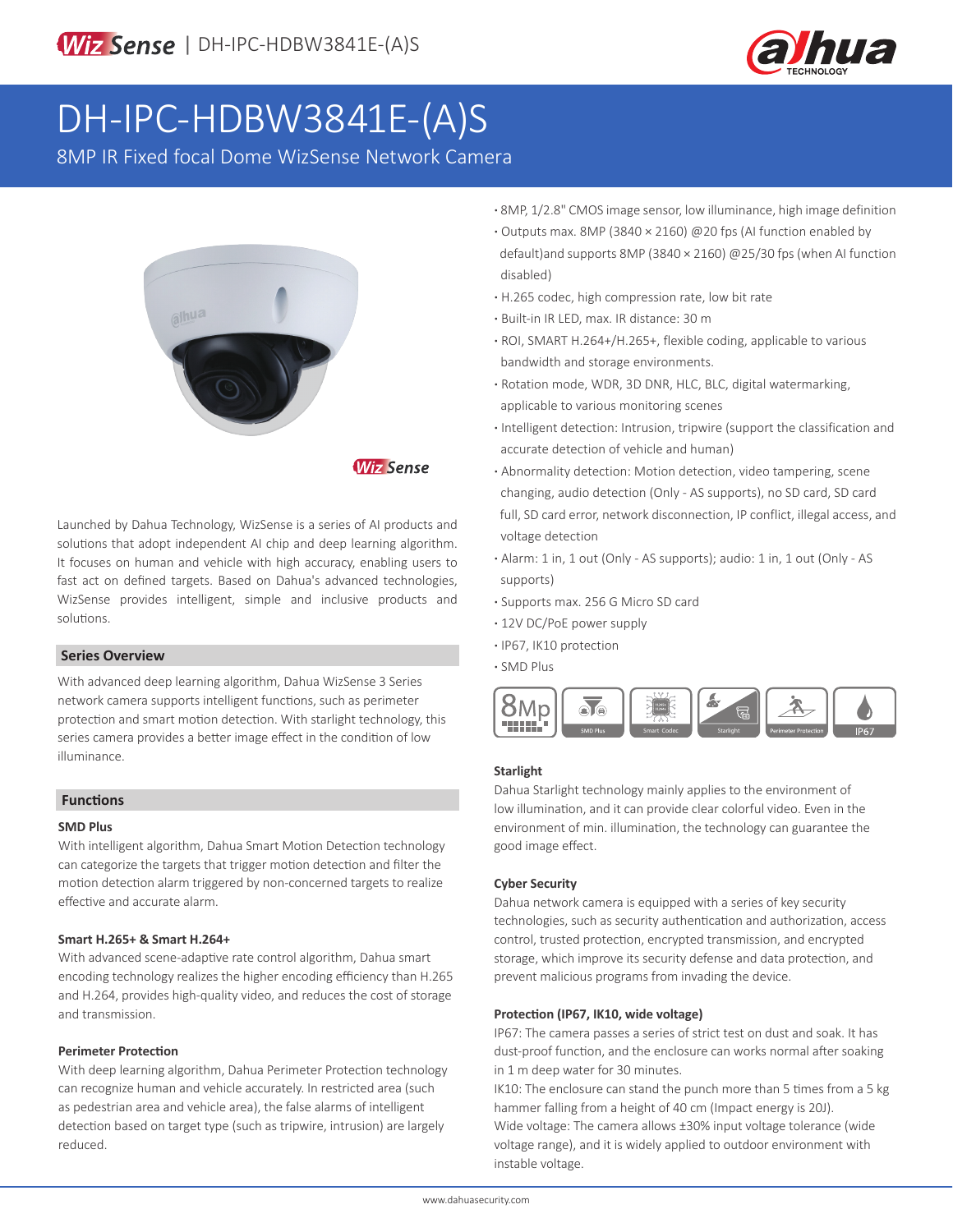# Wiz Sense | DH-IPC-HDBW3841E-(A)S

### **Technical Specification**

| Camera                          |          |                                                                                                                 |                      |                     |                     |
|---------------------------------|----------|-----------------------------------------------------------------------------------------------------------------|----------------------|---------------------|---------------------|
| <b>Image Sensor</b>             |          | 1/2.8" 8Megapixel progressive CMOS                                                                              |                      |                     |                     |
| Max. Resolution                 |          | 3840 (H) × 2160 (V)                                                                                             |                      |                     |                     |
| <b>ROM</b>                      |          | 128 MB                                                                                                          |                      |                     |                     |
| <b>RAM</b>                      |          | 512 MB                                                                                                          |                      |                     |                     |
| <b>Scanning System</b>          |          | Progressive                                                                                                     |                      |                     |                     |
| <b>Electronic Shutter Speed</b> |          | Auto/Manual 1/3 s-1/100,000 s                                                                                   |                      |                     |                     |
| Min. Illumination               |          | 0.007 Lux@F1.4 (Color, 30IRE)<br>0.0007 Lux@F1.4 (B/W, 30IRE)<br>0 Lux (Illuminator on)                         |                      |                     |                     |
| S/N Ratio                       |          | $>$ 56 dB                                                                                                       |                      |                     |                     |
| <b>Illumination Distance</b>    |          | 30 m (98.4 ft)                                                                                                  |                      |                     |                     |
| Illuminator On/Off Control      |          | Auto/Manual                                                                                                     |                      |                     |                     |
| <b>Illuminator Number</b>       |          | 3 (IR LED)                                                                                                      |                      |                     |                     |
| Pan/Tilt/Rotation Range         |          | Pan: 0°-360°<br>Tilt: 0°-60°<br>Rotation: 0°-355°                                                               |                      |                     |                     |
| Lens                            |          |                                                                                                                 |                      |                     |                     |
| Lens Type                       |          | Fixed-focal                                                                                                     |                      |                     |                     |
| Mount Type                      |          | M12                                                                                                             |                      |                     |                     |
| Focal Length                    |          | 2.8 mm; 3.6 mm                                                                                                  |                      |                     |                     |
| Max. Aperture                   |          | F1.4                                                                                                            |                      |                     |                     |
| Field of View                   |          | 2.8 mm: Horizontal 108° x Vertical 58° x Diagonal 127°<br>3.6 mm: Horizontal 85° × Vertical 45° × Diagonal 100° |                      |                     |                     |
| Iris Type                       |          | Fixed                                                                                                           |                      |                     |                     |
| <b>Close Focus Distance</b>     |          | 2.8 mm: 1.4 m (4.6 ft)<br>3.6 mm: 2.4 m (7.9 ft)                                                                |                      |                     |                     |
| <b>DORI Distance</b>            | Lens     | Detect                                                                                                          | Observe              | Recognize           | Identify            |
|                                 | $2.8$ mm | 85.5 m<br>(280.5 ft)                                                                                            | 34.2 m<br>(112.2 ft) | 17.1 m<br>(56.1 ft) | 8.6 m<br>(28.2 ft)  |
|                                 | 3.6 mm   | 110.3 m<br>(361.9 ft)                                                                                           | 44.1 m<br>(144.7 ft) | 22.1 m<br>(72.5 ft) | 11.0 m<br>(36.1 ft) |
| Professional, Intelligent       |          |                                                                                                                 |                      |                     |                     |

| <b>Perimeter Protection</b> | Tripwire; intrusion (support the classification and<br>accurate detection of vehicle and human)                                                                                                                            |
|-----------------------------|----------------------------------------------------------------------------------------------------------------------------------------------------------------------------------------------------------------------------|
| Intelligent Search          | Work together with Smart NVR to perform refine<br>intelligent search, event extraction and merging to event<br>videos.                                                                                                     |
| Video                       |                                                                                                                                                                                                                            |
| Video Compression           | H.265; H.264; H.264H; H.264B; MJPEG (only supported<br>by the sub stream)                                                                                                                                                  |
| Smart Codec                 | Smart H.265+/ Smart H.264+                                                                                                                                                                                                 |
| Video Frame Rate            | Main stream:<br>3840 × 2160 @ (1-20 fps by default)<br>3840 × 2160 @(1-25/30 fps when AI function disabled)<br>sub stream:<br>704 x 576 @ (1-25 fps)/704 x 480 @ (1-30 fps)<br>third stream:<br>1920 × 1080 @(1-25/30 fps) |

| <b>Stream Capability</b>       | 3 streams                                                                                                                                                                                                                                                                                                                                                                                                                                                                                                                                                                                                                |
|--------------------------------|--------------------------------------------------------------------------------------------------------------------------------------------------------------------------------------------------------------------------------------------------------------------------------------------------------------------------------------------------------------------------------------------------------------------------------------------------------------------------------------------------------------------------------------------------------------------------------------------------------------------------|
| Resolution                     | 8M (3840 × 2160); 6M (3072 × 2048); 5M (3072 ×<br>1728/2592 × 1944); 4M (2688 × 1520); 3M (2048 ×<br>1536/2304 × 1296); 1080p (1920 × 1080); 1.3M (1280 ×<br>960); 720p (1280 × 720); D1(704 × 576/704 × 480); VGA<br>$(640 \times 480)$ ; CIF $(352 \times 288/352 \times 240)$                                                                                                                                                                                                                                                                                                                                         |
| <b>Bit Rate Control</b>        | CBR/VBR                                                                                                                                                                                                                                                                                                                                                                                                                                                                                                                                                                                                                  |
| Video Bit Rate                 | H.264: 3 kbps-8192 kbps<br>H.265: 3 kbps-8192 kbps                                                                                                                                                                                                                                                                                                                                                                                                                                                                                                                                                                       |
| Day/Night                      | Auto (ICR)/Color/B/W                                                                                                                                                                                                                                                                                                                                                                                                                                                                                                                                                                                                     |
| <b>BLC</b>                     | Yes                                                                                                                                                                                                                                                                                                                                                                                                                                                                                                                                                                                                                      |
| <b>HLC</b>                     | Yes                                                                                                                                                                                                                                                                                                                                                                                                                                                                                                                                                                                                                      |
| <b>WDR</b>                     | 120 dB                                                                                                                                                                                                                                                                                                                                                                                                                                                                                                                                                                                                                   |
| Scene Self-adaptation<br>(SSA) | Yes                                                                                                                                                                                                                                                                                                                                                                                                                                                                                                                                                                                                                      |
| <b>White Balance</b>           | Auto/natural/street lamp/outdoor/manual/regional<br>custom                                                                                                                                                                                                                                                                                                                                                                                                                                                                                                                                                               |
| Gain Control                   | Auto/Manual                                                                                                                                                                                                                                                                                                                                                                                                                                                                                                                                                                                                              |
| <b>Noise Reduction</b>         | 3D DNR                                                                                                                                                                                                                                                                                                                                                                                                                                                                                                                                                                                                                   |
| <b>Motion Detection</b>        | OFF/ON (4 areas, rectangular)                                                                                                                                                                                                                                                                                                                                                                                                                                                                                                                                                                                            |
| Region of Interest (RoI)       | Yes (4 areas)                                                                                                                                                                                                                                                                                                                                                                                                                                                                                                                                                                                                            |
| Smart Illumination             | Yes                                                                                                                                                                                                                                                                                                                                                                                                                                                                                                                                                                                                                      |
| Image Rotation                 | 0°/90°/180°/270° (Support 90°/270° with 1080p<br>resolution and lower.)                                                                                                                                                                                                                                                                                                                                                                                                                                                                                                                                                  |
| Mirror                         | Yes                                                                                                                                                                                                                                                                                                                                                                                                                                                                                                                                                                                                                      |
| <b>Privacy Masking</b>         | 4 areas                                                                                                                                                                                                                                                                                                                                                                                                                                                                                                                                                                                                                  |
| Audio                          |                                                                                                                                                                                                                                                                                                                                                                                                                                                                                                                                                                                                                          |
| <b>Audio Compression</b>       | G.711a; G.711Mu; G726                                                                                                                                                                                                                                                                                                                                                                                                                                                                                                                                                                                                    |
| Alarm                          |                                                                                                                                                                                                                                                                                                                                                                                                                                                                                                                                                                                                                          |
| Alarm Event                    | $- AS:$<br>No SD card; SD card full; SD card error; service life<br>warning (only supported by Dahua card); network<br>disconnection; IP conflict; illegal access; motion<br>detection; video tampering; intrusion; tripwire; scene<br>changing; audio detection; voltage detection; external<br>alarm; SMD; safety exception<br>$-S:$<br>No SD card; SD card full; SD card error; service life<br>warning (only supported by Dahua card); network<br>disconnection; IP conflict; illegal access; motion<br>detection; video tampering; intrusion; tripwire; scene<br>changing; voltage detection; SMD; safety exception |
| Network                        |                                                                                                                                                                                                                                                                                                                                                                                                                                                                                                                                                                                                                          |
| Network                        | RJ-45 (10/100 Base-T)                                                                                                                                                                                                                                                                                                                                                                                                                                                                                                                                                                                                    |
| SDK and API                    | Yes                                                                                                                                                                                                                                                                                                                                                                                                                                                                                                                                                                                                                      |
| Protocol                       | IPv4; IPv6; HTTP; TCP; UDP; ARP; RTP; RTSP; RTCP; RTMP;<br>SMTP; FTP; SFTP; DHCP; DNS; DDNS; QoS; UPnP; NTP;<br>Multicast; ICMP; IGMP; NFS; SAMBA; PPPoE; SNMP                                                                                                                                                                                                                                                                                                                                                                                                                                                           |
| <b>Cyber Security</b>          | Video encryption; firmware encryption; configuration<br>encryption; Digest; WSSE; account lockout; security logs;<br>IP/MAC filtering; generation and importing of X.509<br>certification; syslog; HTTPS; 802.1x; trusted boot; trusted<br>execution; trusted upgrade                                                                                                                                                                                                                                                                                                                                                    |
| Interoperability               | ONVIF (Profile S/Profile G/Profile T); CGI; P2P; Milestone;<br>Genetec                                                                                                                                                                                                                                                                                                                                                                                                                                                                                                                                                   |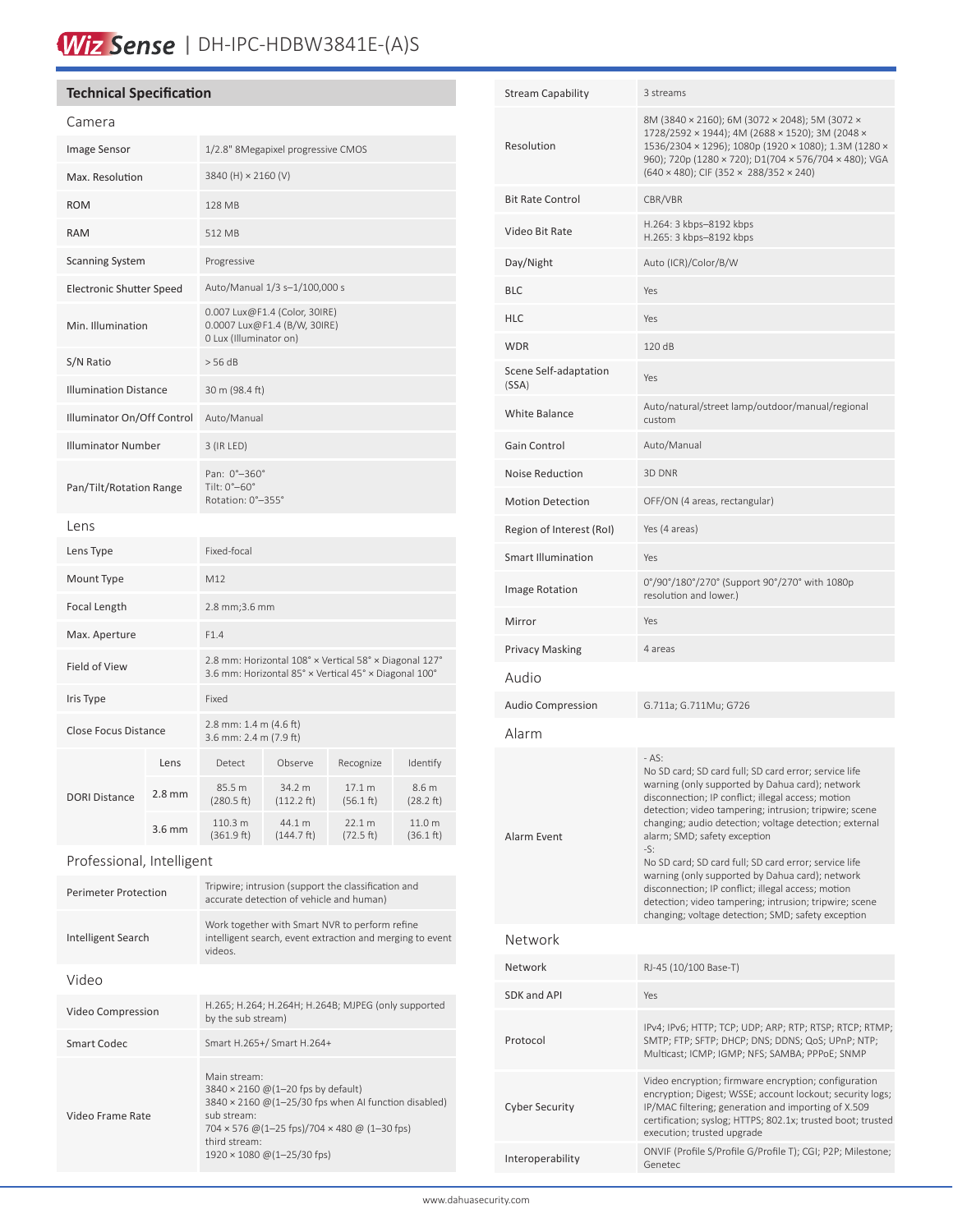# Wiz Sense | DH-IPC-HDBW3841E-(A)S

| User/Host                   | 20 (Total bandwidth: 72 M)                                                                                                                                                |
|-----------------------------|---------------------------------------------------------------------------------------------------------------------------------------------------------------------------|
| Storage                     | FTP; SFTP; Micro SD card (support max. 256 G); NAS                                                                                                                        |
| <b>Browser</b>              | IE: IE8; IE9; IE11<br>Chrome<br>Firefox                                                                                                                                   |
| Management Software         | Smart PSS; DSS; DMSS                                                                                                                                                      |
| Mobile Phone                | IOS; Android                                                                                                                                                              |
| Certification               |                                                                                                                                                                           |
| Certifications              | CE-LVD: EN62368-1<br>CE-EMC: Electromagnetic Compatibility Directive<br>2014/30/EU<br>FCC: 47 CFR FCC Part 15, Subpart B<br>UL/CUL: UL60950-1 CAN/CSA C22.2 No.60950-1-07 |
| Port                        |                                                                                                                                                                           |
| Audio Input                 | 1 channel (RCA port) (Only - AS supports)                                                                                                                                 |
| Audio Output                | 1 channel (RCA port) (Only - AS supports)                                                                                                                                 |
| Alarm Input                 | 1 channel in: 5mA 3V-5V DC (Only-AS supports)                                                                                                                             |
| Alarm Output                | 1 channel out: 300mA 12V DC (Only-AS supports)                                                                                                                            |
| Power                       |                                                                                                                                                                           |
| Power Supply                | 12V DC/PoE (802.3af)                                                                                                                                                      |
| Power Consumption           | Basic power consumption: 2.7W (12V DC); 3.6W (PoE)<br>Max. power consumption (WDR + H.265 +IR LED<br>intensity): 6W (12V DC); 7W (PoE)                                    |
| Environment                 |                                                                                                                                                                           |
| <b>Operating Conditions</b> | -40°C to +55°C (-40°F to +131°F)/Less than 95% RH                                                                                                                         |
| <b>Storage Conditions</b>   | -40°C to +60°C (-40°F to +140°F)                                                                                                                                          |
| <b>Protection Grade</b>     | IP67; IK10                                                                                                                                                                |
| Structure                   |                                                                                                                                                                           |
| Casing                      | Metal                                                                                                                                                                     |
| <b>Dimensions</b>           | 81 mm × 0109.9 mm (3.2" × 04.3")                                                                                                                                          |
| Net Weight                  | 378 g (0.8 lb)                                                                                                                                                            |
| <b>Gross Weight</b>         | 523 g (1.2 lb)                                                                                                                                                            |

### **Ordering Information**

| Type          | Model                | Description                                              |
|---------------|----------------------|----------------------------------------------------------|
| 8MP<br>Camera | DH-IPC-HDBW3841FP-AS | 8MP IR Fixed focal Dome WizSense<br>Network Camera, PAL  |
|               | DH-IPC-HDBW3841FN-AS | 8MP IR Fixed focal Dome WizSense<br>Network Camera, NTSC |
|               | DH-IPC-HDBW3841FP-S  | 8MP IR Fixed focal Dome WizSense<br>Network Camera, PAL  |
|               | DH-IPC-HDBW3841FN-S  | 8MP IR Fixed focal Dome WizSense<br>Network Camera, NTSC |

| 8MP<br>Camera                    | IPC-HDBW3841FP-AS | 8MP IR Fixed focal Dome WizSense<br>Network Camera, PAL  |  |
|----------------------------------|-------------------|----------------------------------------------------------|--|
|                                  | IPC-HDBW3841FN-AS | 8MP IR Fixed focal Dome WizSense<br>Network Camera, NTSC |  |
|                                  | IPC-HDBW3841FP-S  | 8MP IR Fixed focal Dome WizSense<br>Network Camera, PAL  |  |
|                                  | IPC-HDBW3841FN-S  | 8MP IR Fixed focal Dome WizSense<br>Network Camera, NTSC |  |
| <b>Accessories</b><br>(optional) | PFA136            | Junction Box                                             |  |
|                                  | PFA200W           | Rain Shade                                               |  |
|                                  | PFB203W           | Wall Mount                                               |  |
|                                  | <b>PFA152-F</b>   | Pole Mount                                               |  |
|                                  | PFA106            | Mount Adapter                                            |  |
|                                  | PFB220C           | <b>Ceiling Mount</b>                                     |  |
|                                  | PFM321D           | DC12V1A Power Adapter                                    |  |
|                                  | LR1002-1ET/1EC    | Single-port Long Reach Ethernet<br>over Coax Extender    |  |
|                                  | PFM900-F          | Integrated Mount Tester                                  |  |
|                                  | <b>PFM114</b>     | TLC SD Card                                              |  |
|                                  |                   |                                                          |  |

### **Accessories**

### **Optional:**



PFA136 Junction Box

> PFA152-E Pole Mount

PFM321D DC12V1A Power Adapter

> PFM114 TLC SD Card

128 TLC



PFA200W Rain Shade















PFM900-E Integrated Mount Tester

www.dahuasecurity.com